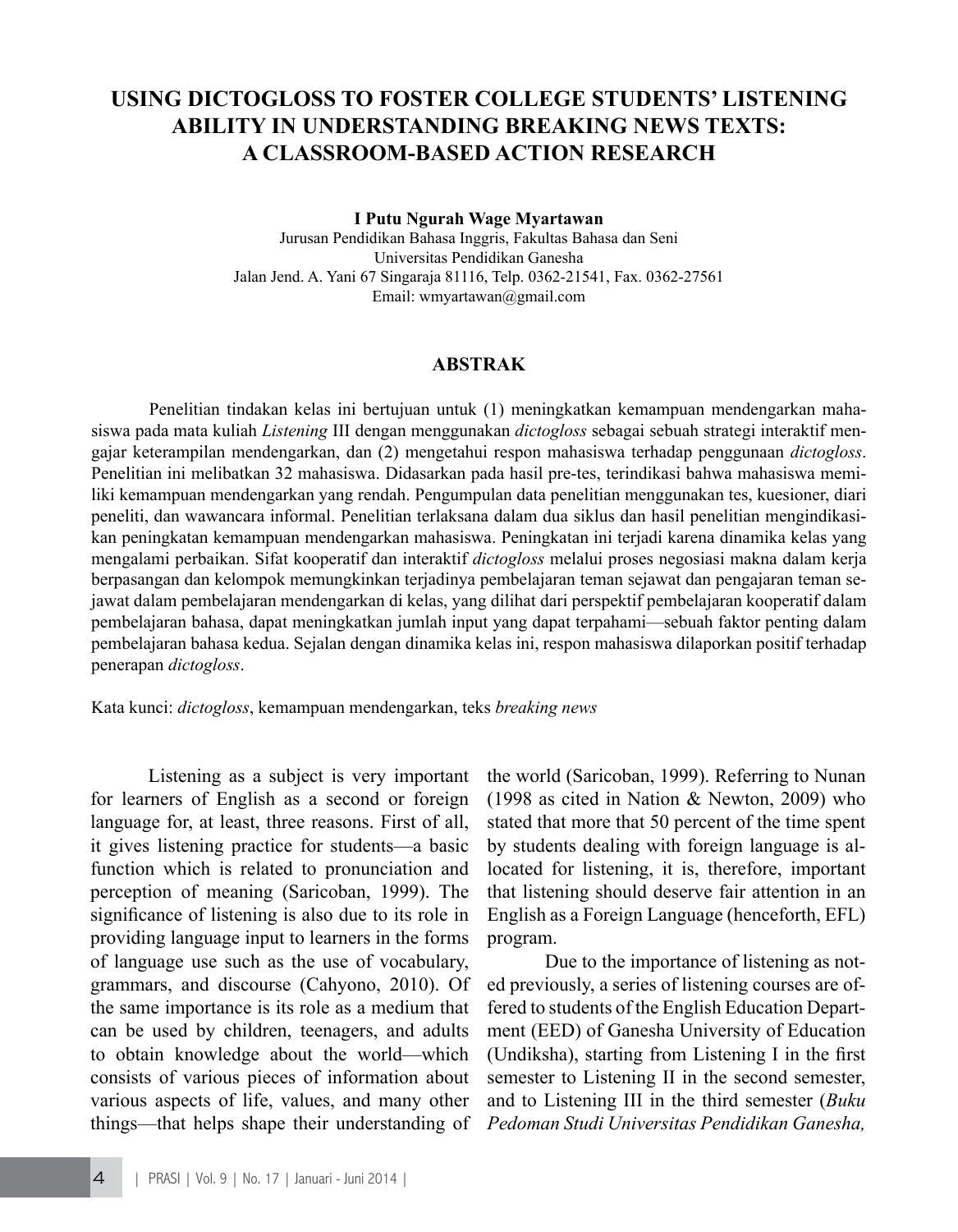2009). An emphasis on the mastery of listening skill along with the other three basic language skills—speaking, reading, and writing—in the earlier semesters is based on an assumption that its mastery will support the students' success in taking more advanced courses in the higher semesters.

In Indonesia, English is taught as a foreign language and it is believed that for most of the students, listening is a very difficult skill to master. Therefore, if not treated in an effective and interesting way, the image that listening is a difficult lesson will become a *mental-block* (Beare, 2008) for the students, especially those with poor listening ability, in their learning of English. However, based on the preliminary study conducted in the class under study, that is, Class IIIC of EED, Undiksha, in the academic year 2010/2011, it could be inferred that the Listening III class was conducted in a traditional listening instruction mainly characterized by a passive learning process. In this traditional fashion, students were firstly asked to listen to the language input, that is, the listening material in the form of cassette or MP3 file which presented the voice of a native speaker of English. They, then, should catch the information in their short-term memory. Finally, the students were required to do a followup activity after listening from the provided listening material. It was aimed at testing their comprehension through such activities as answering comprehension questions, filling in the blanks, and writing down what they have heard. Being passive, the class, as a result, became less interesting and tended to be boring since there was no interaction among individuals in the class. It was so because the students just sit down, listened to the tape, did the follow-up activity such as answering the comprehension questions, and, then, discussed the answers without any challenging activities for the students to do. The passive listening instruction tended to create boredom and reduce students' enthusiasm.

The passive listening class also proved to result in ineffective learning as indicated by the

results of the pre-test which revealed that the students' mean was 53.85 out of 100 which was below the success indicator set in the study, which was 70.00. The worse was that 87.5% students in the class under study obtained scores less than the success indicator. It seemed that the passive listening instruction could not facilitate the students to learn optimally, provide opportunities for them to understand their problems, and finally help them attend and solve their problems when listening to a text which was a breaking news text.

Based on the nature of the problems revealed from the preliminary observation and pretest, it was argued that the students would have learned listening better if they had been given opportunities to interact and cooperate with each other. Through sharing, the students could learn and ask for help from each other whenever they found problems to better understand the text they listened to. Interactive activities would facilitate negotiation of meaning among the students, which according to the cooperative learning theories related to language learning, can increase the amount of *comprehensible input*—an important factor in the success of second language acquisition (Jacobs & McCafferty, 2006). Since dictogloss is an interactive and cooperative technique for teaching listening, it was decided that dictogloss was employed in the research to overcome the problems faced by the students in their listening class.

Dictogloss is an interactive technique of teaching listening which was developed firstly by Ruth Wajnryb in 1990 (Herrell & Jordan, 2004; Nation & Newton, 2009). In general, the technique involves students listening to a text read fluently at a normal speed and repeated by the teacher, and then, based on the information they recorded from the teacher's reading, the students in group reconstructed the text. According to Herrell & Jordan (2004), the procedures for implementing dictogloss include (1) the teacher reads the text once at a normal speed and the students just listen—not writing anything—to the text read by the teacher, (2) the reading is done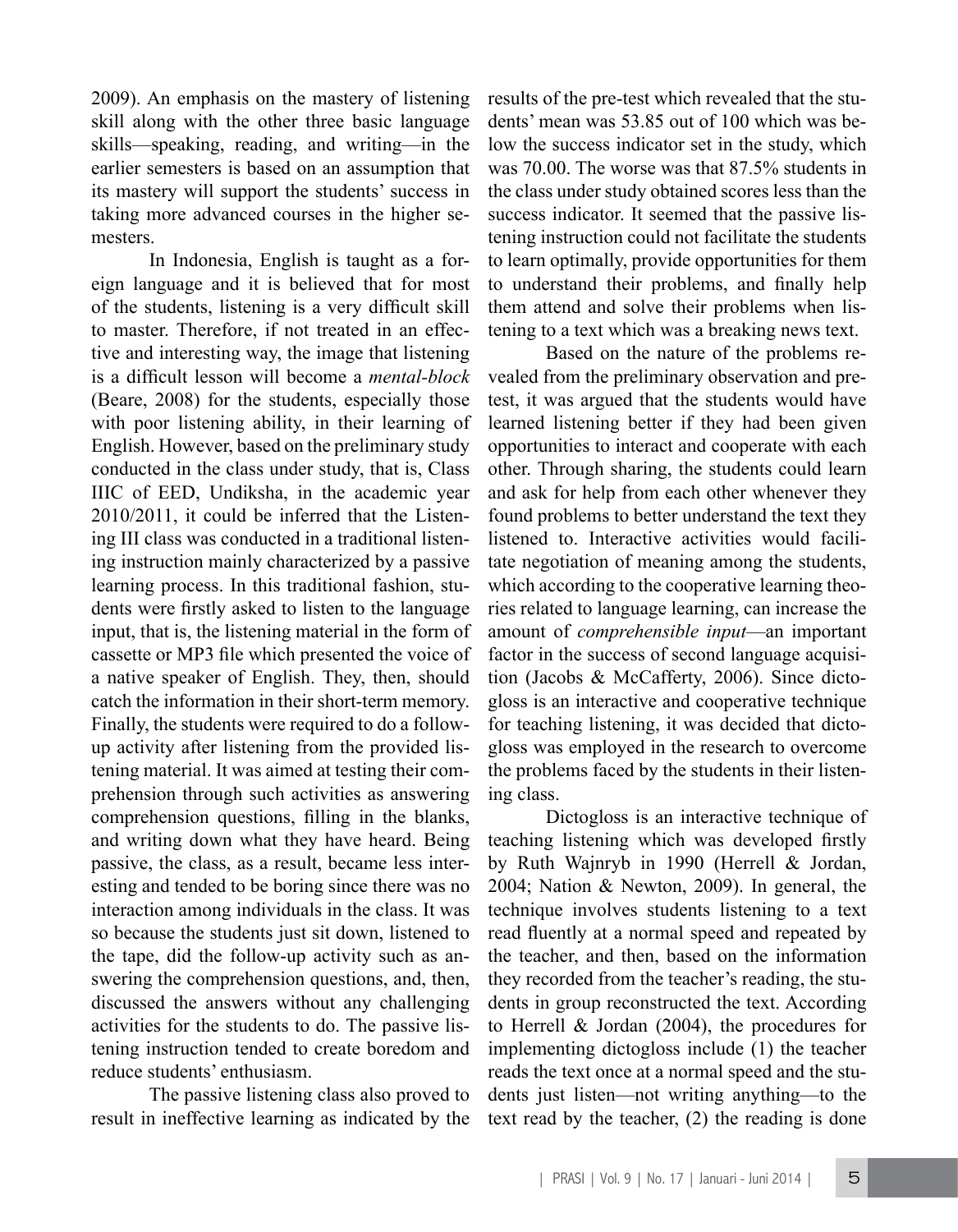again for twice or more (depending on the difficulty level of the text) and the students individually write down as many as possible the words from each of the reading, (3) the students work in pairs and work together to recreate the text, (4) two pairs are then combined to make a new group where the students reconstruct the text again as best as they can, (5) finally, the students are required to think critically to review the texts they created by comparing them with the original text. According to Vasiljevic (2010), in the reconstruction step, the point is not to recreate exactly the same text as the original one, but rather to maintain the same information as in the original text. From the steps of implementing dictogloss, it is clear that the students not only practice their listening skill but also are involved in a cooperative interaction with their friends to recreate and evaluate the text.

Understanding listening needs some prerequisite knowledge. Buck (2001:3-4) mentioned that in order to be able to understand spoken language, the listener should have sufficient knowledge of the language (phonemes, words, sentences, and discourse as meaningful units, as well as stress and intonation), knowledge of the world, and contexts of communication which consist of co-text and context of situation. Vasiljevic (2010:42) stated that, for beginners, listening to understand linguistic input is the main goal, but as the students' listening ability improves, meaning-based activities are getting more important, and for dictogloss, *direct meaning comprehension*—as opposed to *inferred meaning comprehension*—is more appropriate.

As with the listening material used, Vasiljevic (2010) suggested that the listening material appropriate for dictogloss procedure is that which contains uninterrupted speech such as academic lectures or stories rather than dialogues because transactional texts such as stories are much easier to reconstruct than interactional texts such as dialogues. It is also suggested that the text used is no longer than two minutes in length and it is better to use prepared listening passages than the authentic ones for authentic material tends to be fast in speed, contains difficult language, and has varied situations, different voices, and frequent overlaps that are difficult to identify, except for advanced learners.

In the EFL context, listening is referred to as listening comprehension. In terms of its process, listening comprehension has been defined in three cognitive processes, i.e. bottom-up process, top-down process, and interactive process. According to Buck (2001:2), listening as a bottom-up process happens in a one-way process from the lowest process to the highest one, that is, it begins with decoding acoustic input into phonemes, from which then larger units such as words and sentences are identified to be able to arrive at the understanding of the literal meaning of the sentences. The final step is interpreting that literal meaning to understand what the speaker means. Thus, based on this view, listening happens in some successive stages, and the output of one stage becomes the input of the next higher stage.

On the other hand, top-down process (Nation & Newton, 2010) proceeds from the whole to the parts, that is, listeners use their prior knowledge and their content and rhetorical schemata to understand what is conveyed by the speaker. The key word here is inferring. In EFL listening practices, neither approach is superior to the other learners with bottom-up processing often fail to activate higher order L2 schemata and those with top-down processing often neglect the language input (Hinkel, 2006). Rather, listening is viewed as an interactive process which sees both bottomup and top-down process as complementary to one another (Alagözlü & Büyüköztürk, 2009). In other words, both identification skill such as that in the bottom-up process and interpretation skill like the one in top-down process are of the same importance for fluent comprehension.

Looking at the procedures of implementing dictogloss, it seems that interpreting the meaning conveyed by the text is the first mental process that the students should undergo before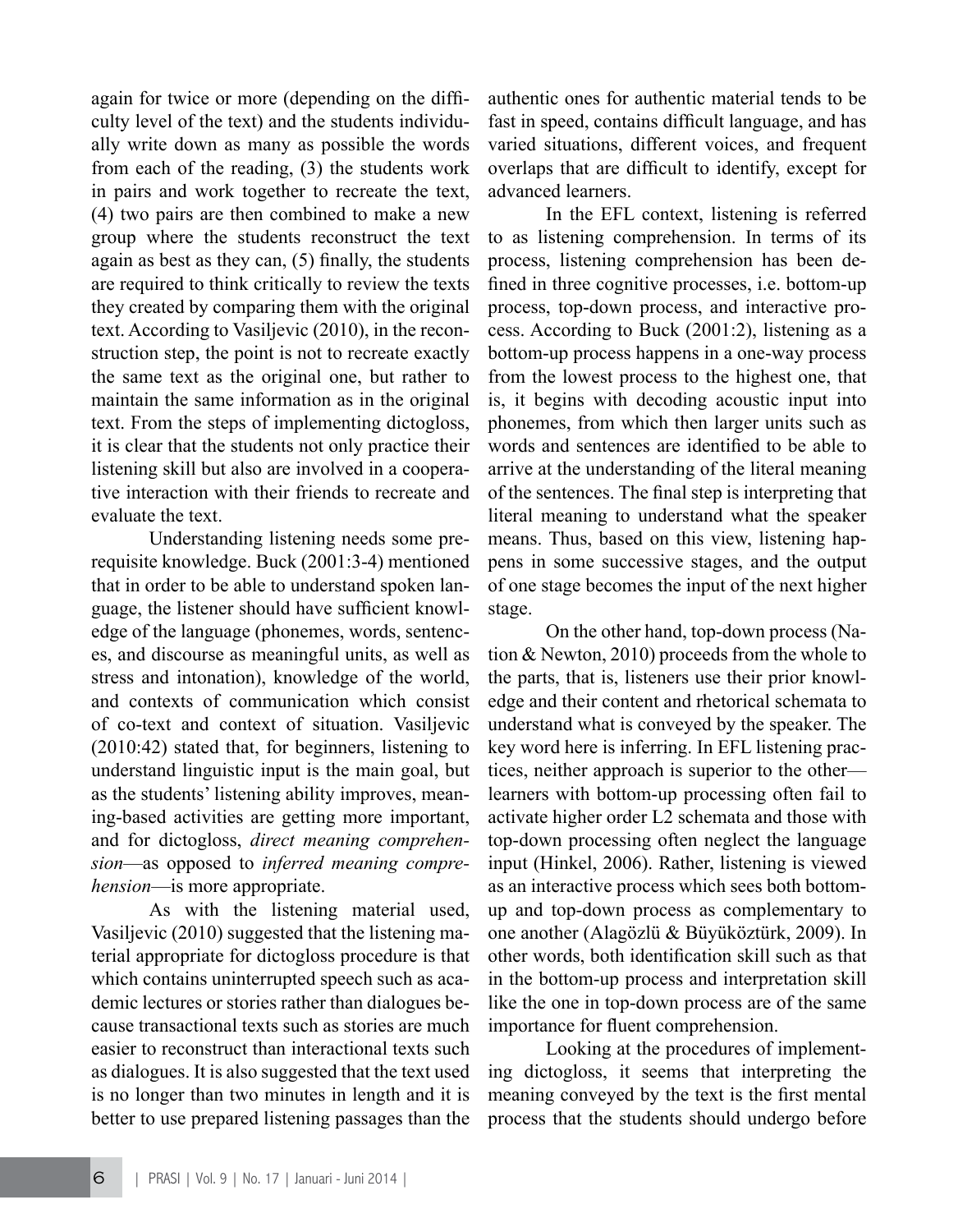they can successfully decide on which words or phrases they should write down to be used later on to reconstruct the text. To get the meaning of the text involves top-down processing and, on the other hand, when the students try to identify words to be written down in their notes, they apply bottom-up processing. Thus, during the implementation of dictogloss, top-down processing seems to be applied first before the bottom-up processing comes into play. However, during the whole process of dictogloss implementation, both processes complement each other because along the process, the students are continuously engaged in associating the meaning that they percieve while listening to the text with the words that they think best represent that particular meaning.

Vasiljevic (2010:45-47) mentioned that as a technique for teaching listening, dictogloss has some advantages. First of all, dictogloss is an effective way of combining individual and group work so as to enable a wide access for peer learning and peer teaching to occur. Secondly, analysis and correction while recreating the text in the pair and group work enable students to make hypotheses of the language they use, providing a practice for them to see their strengths and weaknesses in producing language. Thirdly, discussion in the pair and group work facilitates the improvement of students' communicative competence as far as they are required to use English, not their mother tongue. Fourthly, dictogloss fosters students' autonomy in learning since during the process, the students are dependent more on their friends rather than on their teacher. Fifthly, comparing the text recreated and the original text can help foster students' vocabulary development. Finally, working in pairs and groups can lower students' anxiety towards their teacher in learning.

The use of dictogloss as a technique for the teaching of listening in the research was also due to the positive results of the application of dictogloss reported by some previous researchers (Wajnryb, 1990 as cited in Herrell & Jordan, 2004; Parianingsih, 2008; Wilson, 2003 as cited in Vandergrift, 2008). A study by Wajnryb (1990

as cited in Herrell & Jordan, 2004) revealed that dictogloss successfully increased motivation of elementary level students in listening narrative texts. Likewise, a study done by Parianingsih (2008) proved that dictogloss could improve junior high school students' participation and achievement in listening instructions. Meanwhile, Wilson (2003 as cited in Vandergrift, 2008) found that comparing the text recreated and the original text could improve students' perceptual processing skills because they could understand their own problems in comprehending a text, attend to the causes for their errors, and finally evaluate the errors. For the present research, dictogloss was used to improve the students' listening ability in understanding breaking news texts and it appears Wilson's finding is very relevant to listening instructions at college level since perceptual processing skills are characteristic of adult learners—the focus of the current research. Therefore, by using dictogloss, it was expected that the students could improve their perceptual processing skills, which would contribute to improving their listening ability.

Seeing all of the advantages that dictogloss has in the teaching of listening and the positive results reported by some researchers as discussed previously, dictogloss was chosen as a solution for the problems faced by the students in Class IIIC of EED in the academic year 2010/2011 in their Listening III class, who had low listening ability and experienced boredom in their learning. Theoritically, dictogloss allows the students to be helped by their friends when having a problem through the interactive process of creating the text in the pair and group work. Working in a small group will make learning less anxious for the students, making them more motivated in learning. This kind of learning situation is appropriate for poor students who have less motivation in their learning such as the one experienced by the subjects of the study. Besides that, dictogloss can also improve the students' perceptual processing skills (Wilson, 2003 as cited in Vandergrift, 2008) which will enable them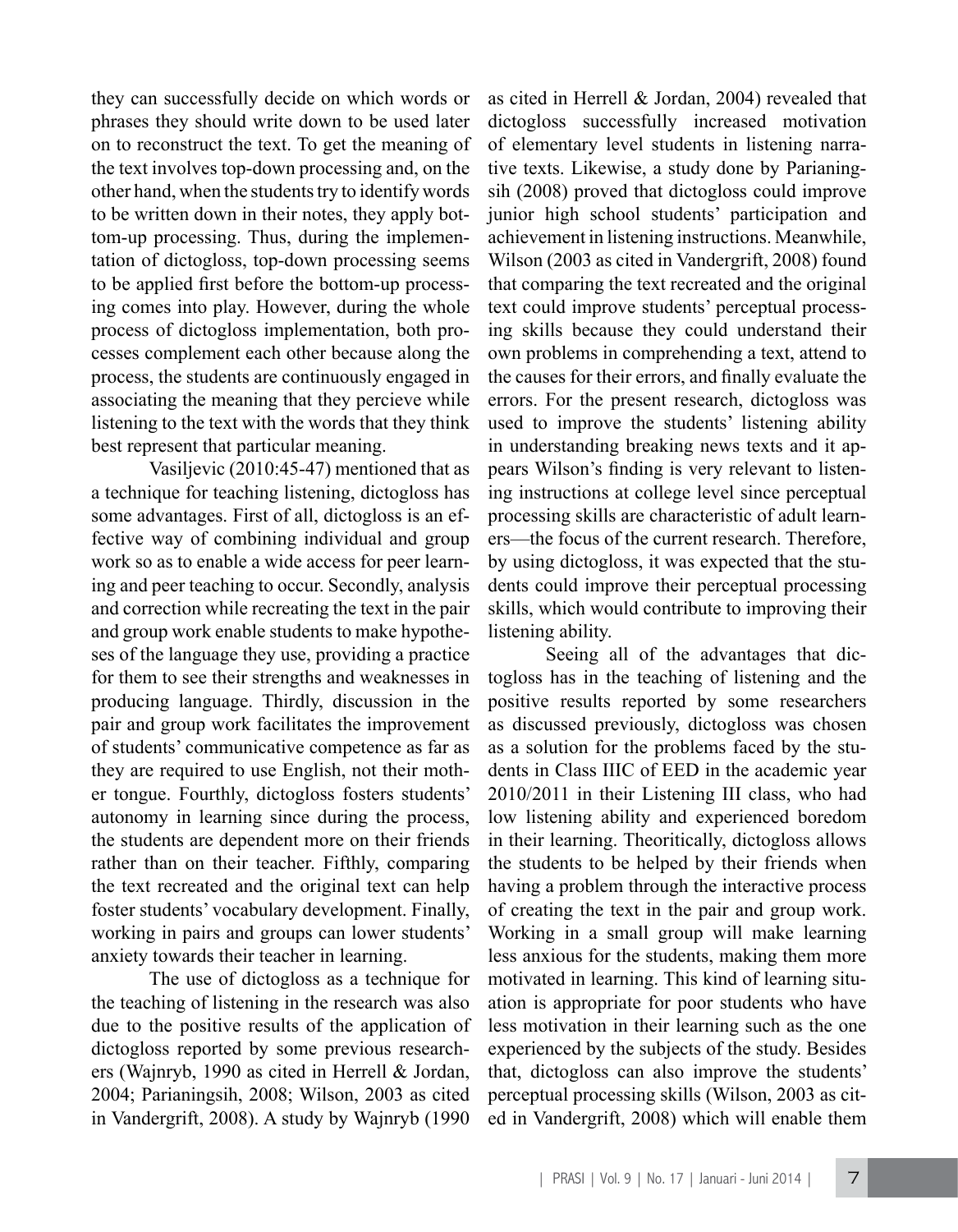to learn about their problems in comprehending a text, the causes of their problems, and evaluate the problems. Having these advantages, it was believed that the low listening ability of the subjects could be improved. Based on the above discussion, the research question of the present study was "How can Dictogloss improve the listening ability of the students of Class IIIC of EED Undiksha in understanding breaking news texts in their Listening III class?"

# **METHODS**

The current research employed a classroom action research (CAR) design by Kemmis & McTaggart, 1988). According to them, a CAR is a cyclic process where each cycle is conducted in four interrelated steps: planning, acting, observing, and reflecting. The research was done at Class IIIC of EED, Ganesha University of Education, in the academic year 2010/2011 and accomplished in two cycles. The subjects consisted of 32 students: 17 females and 15 males. The research was done in the class under study since the students' listening ability in that particular class was low as revealed by the pre-test results.

Data collection in each cycle which belongs to the observation step in Kemmis & McTaggart's CAR design (1988; cf. Latief, 2010) was done through the uses of such instruments as tests, questionnaire, researcher's diary, and informal interview. There were three kinds of tests used, namely pre-test, post-test I, and post-test II. The data were analyzed descriptive qualitatively. Descriptive analysis was done to the results of the tests and questionnaire while the results of the researcher's diary and informal interview were analyzed qualitatively. The results from the tests, questionnaire, researcher's diary, and informal interview were cross-checked with each other to find comprehensive results of the study.

In the study, the students were to listen to breaking news texts. In the first cycle, the researcher used his own voice for the students to listen to. However, in the second cycle, MP3 files presenting native speaker's voice were used. This was done with the assumption that after getting used to the steps of dictogloss implementation and after showing improvement in their listening ability in the first cycle, native speaker' voice was used to give the students more challenge in their listening class.

# **RESULTS**

# **Attaintment of Success Indicators of Students' Listening Ability**

There were three success indicators set in the current research *i.e.* mean of students' listening ability, percentage of class success, and students' positive response. The mean score for the post-test used as the success indicator in the study was 70.00 out of the maximum score 100. In terms of class success, the study was considered successful if at least 75% students in the class under study obtained score at least 70.00 in the post-test. Meanwhile, the criterion for students' positive response set as the success indicator was that at least 75% students gave response under positive categories (*agree* or *strongly agree* for positive statements, and *disagree* and *strongly disagree* for negative statements) in the questionnaire distributed to the subjects.

Based on the results of the post-tests administered in the two cycles of the study, it was found that the students' listening ability improved from cycle I to cycle II. The students' means in the pre-test, post-test I, and post-test II are presented in Table 1. The results showed that the success indicator for the mean of the students' listening ability was 70.00. In addition, the mean of the students' listening ability for the pre-test was 53.85, while the means of the students' listening ability for post-test I and II were indicated differently: 73.22 for the post-test one and 79.47 for the post-test two. The means of listening ability in the post-test I and post-test II were above the success indicator of mean. This implied that the students' listening ability could successfully be improved through the implementation of dicto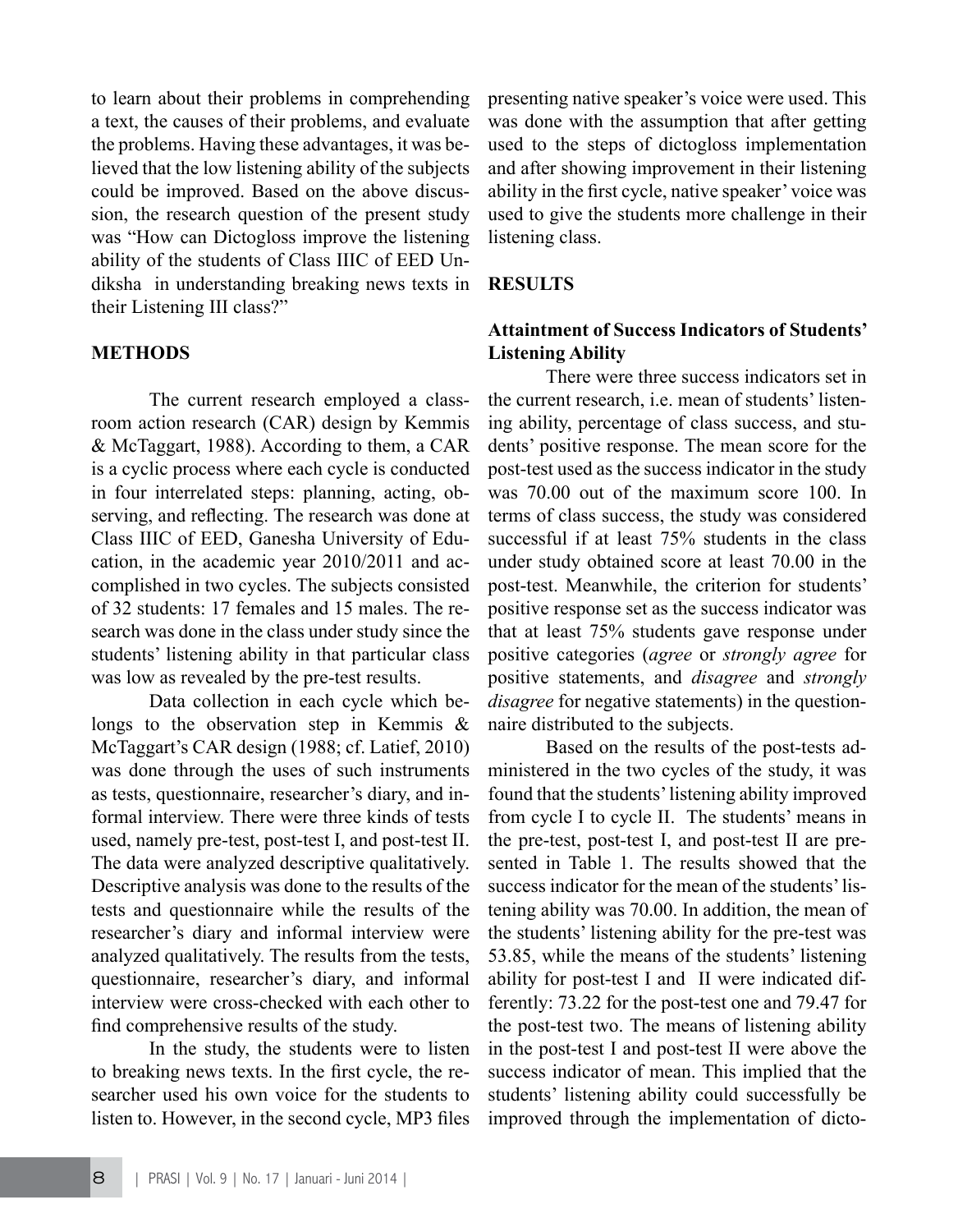gloss in the listening instruction in the two cycles of the study. See Table 1 below.

Table 1. Success Indicator of Mean of Students' Listening Ability and Results of Pre-test, Post-test I, and Post-test II

| Success Indicator of<br>Mean | Mean of Pre-test | Mean of Post-test I | Mean of Post-test II |
|------------------------------|------------------|---------------------|----------------------|
| 70                           | 53.85            | 72 77               | 79.47                |

The results on success indicator of class success revealed that class success was also showed to improve from cycle I to cycle II as demostrated in Table 2. Table 2 shows that the success indicator of class success in the study was 75%. The class success of the pre-test indicated that only 12.5% of the students successfully achieved the minimum score of listening ability of at least 70.00, which was still below the success indicator of class success of 75%. The class success of post-test I and post-test II were 84.4%, and 93.75% respectively. This implied that the class success in the two cycles of the study was above 75%, meaning that the success indicator of class success could successfully be met. See table 2 below.

Table 2: Success Indicator of Class Success and Class Success of Pre-test, Post-test I, and Post-test II

| Success Indicator of Class | Class Success of Pre- | Class Success of Post- | Class Success of Post- |
|----------------------------|-----------------------|------------------------|------------------------|
| Success $(\%)$             | test $(\%)$           | test $I(\%)$           | test $\prod$ (%)       |
| 75%                        | 12.5%                 | 84.4%                  | 93.75%                 |

The students' positive response as revealed by the questionnaire results in the posttest one and post-test two was indicated differently as demonstrated in Table 3. The success indicator of students' positive response set in the study was 75%. The students' positive response in the post-test one indicated 82.29%, while the students' positive response in the post-test two was 96.04%. From this, it can be inferred that from cycle to cycle, there was an increase in the students' positive response. It is also showed that the percentages of the students' positive response in cycle I and cycle II were above 75%, implying that the success indicator of the students' positive response in the study could be satisfactorily fulfilled. See Table 3 below.

Table 3: Success Indicator of Students' Positive Response and Students' Positive Response in Post-test I and Post-test II

| Success Indicator of Students' | Students' Positive Response in | Students' Positive Response in |
|--------------------------------|--------------------------------|--------------------------------|
| Positive Response (%)          | Post-test $\Gamma(\%)$         | Post-test $\prod$ (%)          |
| 75%                            | 82.29%                         | 96.04%                         |

### **Learning Process Using Dictogloss**

Based on the results of the observations during the dictogloss-based listening instruction, it appeared that the strength of dictogloss lay in the opportunities it provided for the students to learn from each other through interactions both in pair and group work in reconstructing the text. Before the implementation of dictogloss, it appeared that most of the students were involved in a passive listening instruction—listening to the tape or audio file, and then answering the comprehension questions through class discussion. This did not make learning occur optimally. The students with low listening ability were not attended to maximally since the learning process did not allow them to interact to one another, share and express their learning problems, and learn from their friends by exchanging information with each other.

A different class atmosphere, on the other hand, was created during the implementation of dictogloss in the two cycles of the study. As indicated by the observation results, all students were actively involved in the lesson and it seemed that no students were left with doing nothing because they should work together, either in the pair or group work, to reconstruct the text. Along the learning process, the students actively engaged in discussing the correct words to express their ideas in the reconstruction process. They helped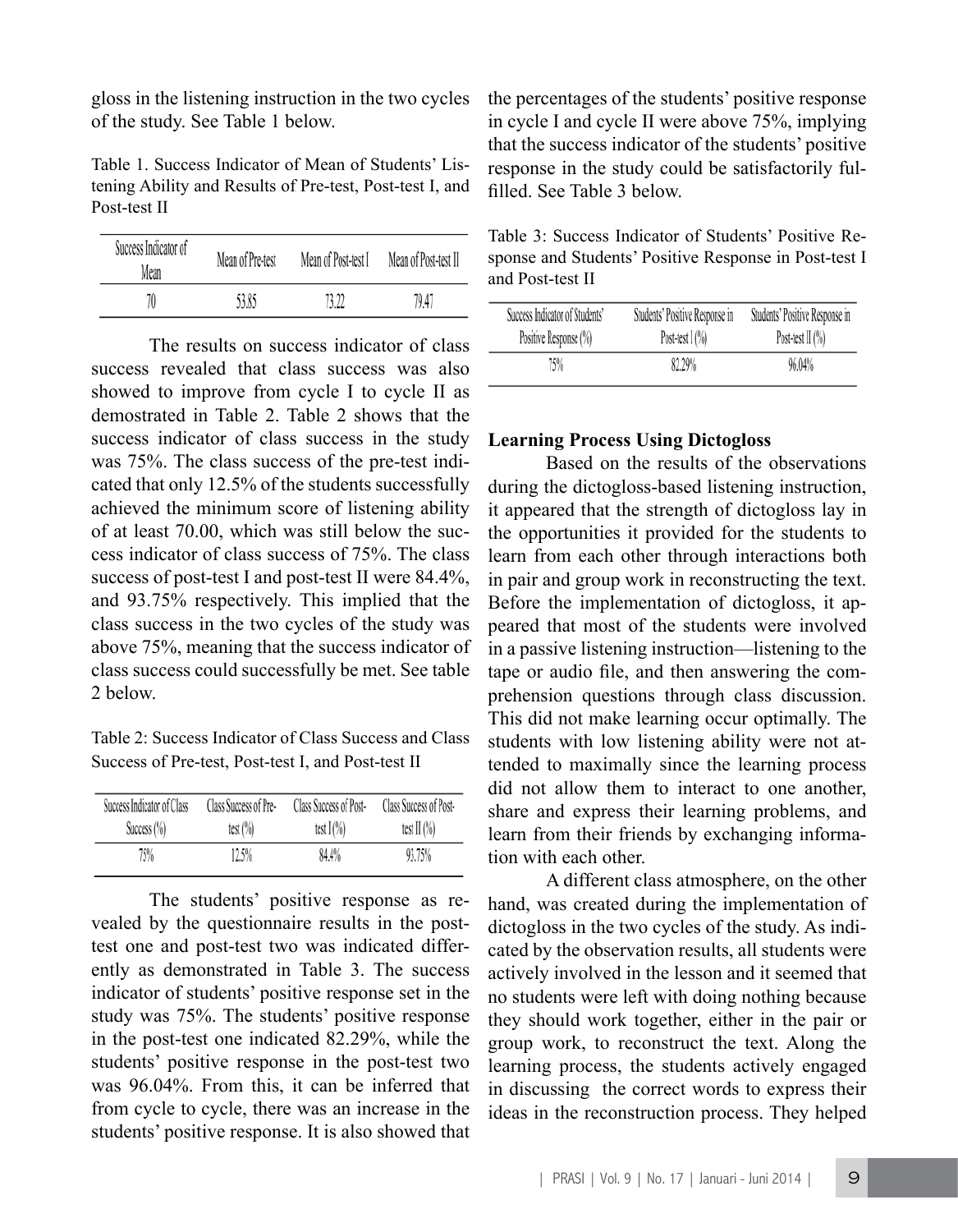each other in determining the right vocabulary and structures to make sentences that best conveyed the meaning that they intended based on what they heard. All members of the group, be they poor or good students, contributed in the collaborative work of reconstructing the text. Many active activities such as posing problems, giving explanation, giving suggestion or alternative solutions, cofirming certain information, adding information, correcting other's answers or opinions, asking opinions from friends, and giving opinions also frequently emerged from the students' discussions during the text recreation. What can be said from the active participation of the students is that dictogloss could stimulate the occurence of active learning in the listening class, and changed a teacher-dominant, passive listening class into a more active, student-centered listening instruction.

The results of the observations also showed that the students responded positively to the implementation of dictogloss in their listening class. This was obviously reflected in the learning activities during the implementation of dictogloss. The students, for instance, showed great enthusiasm in discussing the appropriate use of vocabulary and grammars in reconstructing the text in both the pair and group work. All of them remained focused and gave their full attention during the lesson. They semeed very enthusiastic in giving contribution to the text reconstructed by their group. Their enthusiasm was also showed when they displayed their recreated texts on the display board as well as when they reviewed the other groups' recreated texts. The students looked very motivated in comparing their texts with the work of the other groups since by the end of the class, the teacher would select and announce three best texts.

The results of the questionnaire, both in cycle I and cycle II, also confirmed that the students gave a positive response toward the implementation of dictogloss. The results of the questionnaire as demonstrated in Table 3 above revealed that the positive response was 82% in

cycle I, and 96% in cycle II. The evidence of this positive response was reflected from the students' responses to some items of the questionnaire. Most of the students (93%) responded that they liked listening instruction using dictogloss technique in cycle I, and this response improved to 100% in cycle II. Most of the students (90% in cycle I and 100% in cycle II) felt that they liked to have an interaction with their friends in the listening instruction with dictogloss. As many as 91% students in cycle I and 94% in cycle II said that they felt comfortable to learn under the implementation of dictogloss. To the unfavorable item asking if they were unmotivated to learn listening with dictogloss, 91% of them in cycle I and 100% of them in cycle II stated their disagreement to the question. However, to the item that reads "Through dictogloss, listening instruction becomes much easier", only as many as 66% students in cycle I and 78% in cycle II agreed with the statement. This indicated that, regardless of the positive responses by most of the students in the questionnaire, most of them still felt that listening was a difficult subject, confirming the shared belief that for EFL students, listening is a very difficult subject.

The students' positive response was also reflected by the results of the informal interview done by the end of each cycle. Most of the students stated that they enjoyed learning under the implementation of dictogloss. In addition, most of them said that through the pair and group work in reconstructing the text, they could learn from one another. They also said that they felt motivated to learn with dictogloss because, as they said, it could enhance their existing knowledge as well as enable them to understand the text better.

From the results of the post-tests, percentages of class success, and percentages of the students' positive responses in each cycle, it can be inferred that dictogloss was able to improve the listening ability of the students in Class IIIC of EED in the Listening III course in the 2010-2011 academic year since all three success indicators set in the study had been met. Given these satis-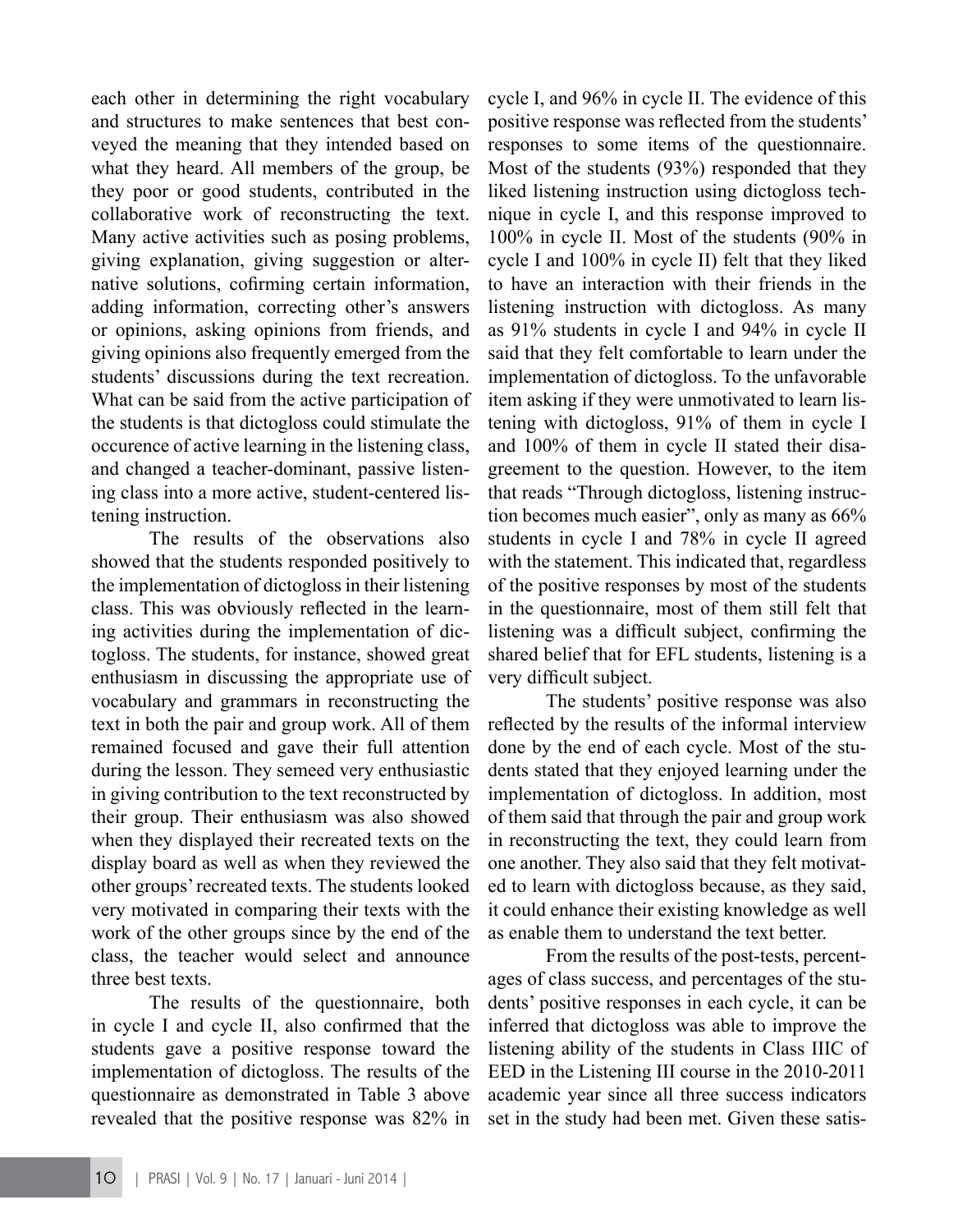factory results, it was decided that the study was not continued and terminated at cycle II.

### **DISCUSSION**

In general, the implementation of dictogloss in the first cycle of the study consisted of 6 steps; they were (1) reading the text in a slow pace while the students attend to and just listen to the dictated text, (2) reading—or, playing if audio files are used—the dictated text two more times and the students write down as many words as possible from the text, (3) working in pairs to recreate the text, 4) working in a group of four by combining two pairs and recreating the text, 5) displaying the recreated texts, 6) comparing the recreated texts and the original text. To add a sense of appreciation among the groups, the teacher announced three best recreated texts to the class at the end of the implementation of step 6. Above all, as revealed by the results of the study as demonstrated in Table 1, the implementation of the six steps proved to be effective in improving the students' listening ability in the Listening III course. The results of the study, thus, confirmed the results of the previous studies on the use of dictogloss as reported by Wajnryb (1990 as cited in Herrell & Jordan, 2004) and Parianingsih (2008).

After the implementation of dictogloss, the students were able to improve their listening ability, and this improvement was apparently due to the characteristic of dictogloss that could combine individual learning and cooperative learning (Vasiljevic, 2010). As revealed in the study, individual learning occurred when the students wrote down as many words as possible from the three-time readings of the text by the teacher, or through the audio files played. Here, they were given an opportunity to apply all linguistic knowledge—vocabulary, grammar, discourse knowledge—they had possessed as a preparation to do the next step: reconstructing the text. When they worked together to recreate the text, the students were involved in a negotiation of creating

meaning through a discussion with their peers to ascertain that the vocabulary and grammar they used conformed to the meaning they wanted to express. This negotiation of meaning was intensified later on in the group work involving two pairs. Sharing involving more than two individual students facilitated more effective sharing between the members of the group in constructing the text.

From the observation results, it can be inferred that listening instructions using dictogloss could give wider access for peer learning and peer teaching among the members of the group that in turn could maximize learning opportunities for all individual students. This maximized learning was what caused the increase in the students' listening ability as proved by the students' learning achievement in the post-test in both cycle I and cycle II. The increase of the students' listening ability as a result of negotiation of meaning through the discussions in the listening instruction using dictogloss finds support from the cooperative learning theories. Cooperative learning theories in relation to language learning as stated by Jacobs & McCafferty (2006) contended that negotiation of meaning such as asking to repeat, or clarifying as well as seeing if the others understand what has been discussed, can increase the amount of *comprehensible input* an important factor in second language acquisition—in the learning process. Since learning using dictogloss depends much on the interaction among the students rather than with the teacher in an anxiety-free learning environment, there are more opportunities for the students to receive more comprehensible input in their learning.

Another strong point that made the listening instruction based on dictogloss optimal in each of the cycle was the negotiation of meaning that also occurred in the step when the groups compared their works with one another and with the original text. By comparing their recreated texts with one another, the students could see how much their texts differed from the other groups' texts, allowing them to learn from each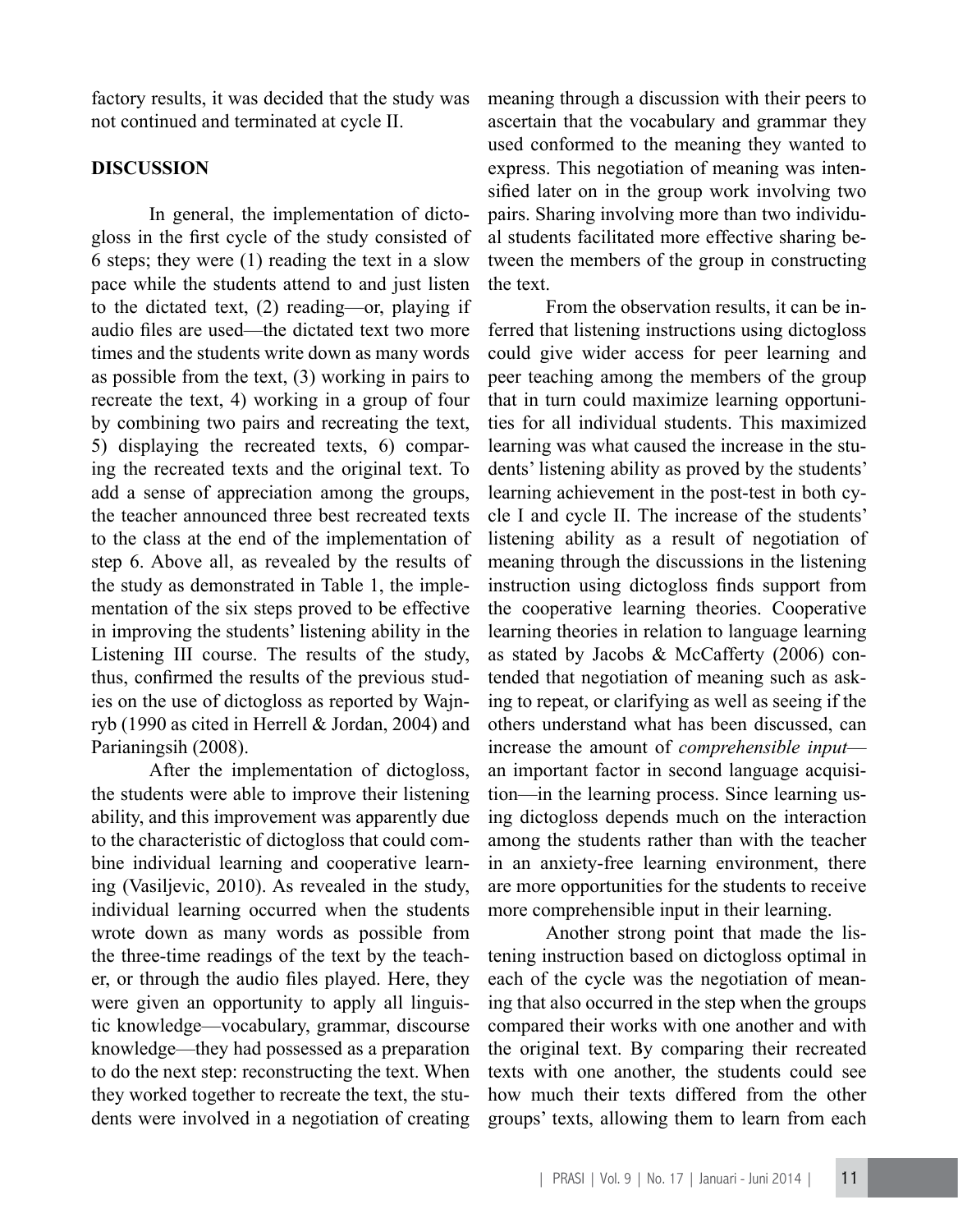other by giving corrections to the other groups' texts. On the other hand, comparing the recreated texts and the original text enabled the students to find out linguistic errors they made in recreating the text, and then, to evaluate their errors by using the original text as a model. Through the discussion among members of the group in the comparing activity, the students were actually trained to identify the errors they made as well as the reasons for why they made such errors, and then to find the appropriate alternatives to improve the errors, thus finally improving their perceptual ability (Wilson, 2003 as cited in Vandergrift, 2008). In other words, during the implementation of dictogloss, the students were actually involved in a continuous practice of improving their perceptual ability through discussions which enabled them to analyze why certain grammars and vocabulary were less appropriate in constructing certain sentences in the process of recreating the text, and why certain grammars and vocabulary could give more appropriate meaning. This is in line with Vasiljevic's (2010) statement that dictogloss can improve the students' vocabulary and grammar knowledge.

Another interesting thing revealed by the observations results was the fact that dictogloss could 'push' every individual student from the individual work to the group work to actively engage in meaningful, creative activities. Even though the text was read or played and repeated several times, constructing a text exactly the same way as the original one was actually an impossible thing for students—especially for poor students like the subjects of the study—to do. This is where dictogloss shows its strength, that is, empowering the students' existing knowledge as well as making them think creatively to recreate the text. The essence is that with all the words they got from the text read by the teacher and also the words that they might themselves add in case they could not successfully write down all the words dictated to them, they were 'forced' to use their own language in order to be able to make a new text that has the same message as the original

text. From the observations, it was often revealed that the students were involved in discussions to match certain vocabulary and grammars used to express the appropriate meaning as conveyed by the text that they listened to from their teacher's readings.

Compared with the passive listening instruction before dictogloss was implemented, the listening lesson tended to occur in lower cognitive levels, that is, the step of identifying English sounds as well as understanding the message of the text heard, i.e. finding the main idea and specific information from the text. On the other hand, if viewed from the cognitive levels based on Bloom's taxonomy that has been revised by Anderson and Krathwohl (2001 as cited in Forehand, 2010), in the listening instruction with dictogloss, the students were not only involved in lower cognitive activities but also in a higher cognitive activity, creating. The higher cognitive level of creating, however, did not require the students to create something to exist from something which was previously non-existent. The creation here occurred when the students created a new text with the help of the words the students wrote down from the dictated text as scaffolding. Hence, in the listening instruction based on dictogloss, the demand for the students to do the higher cognitive level of creating was done through the text reconstruction activity which was actually at a difficulty level solvable for the students. Yet, it still provided a challenge for them to do—much more, especially if compared with the passive activities they used to have prior to the implementation of dictogloss.

From the results of post test I, there were 84.4% students who had successfully achieved the criterion of success set in the study, that is, a mean score at least 70. However, there were still 5 students (15.6%) who still failed to achieve the required succes indicator. Therefore, the study was continued to cycle II with some modification. In cycle II, the implementation of dictogloss was modified slightly in which the students were given scaffolding before the text was dictated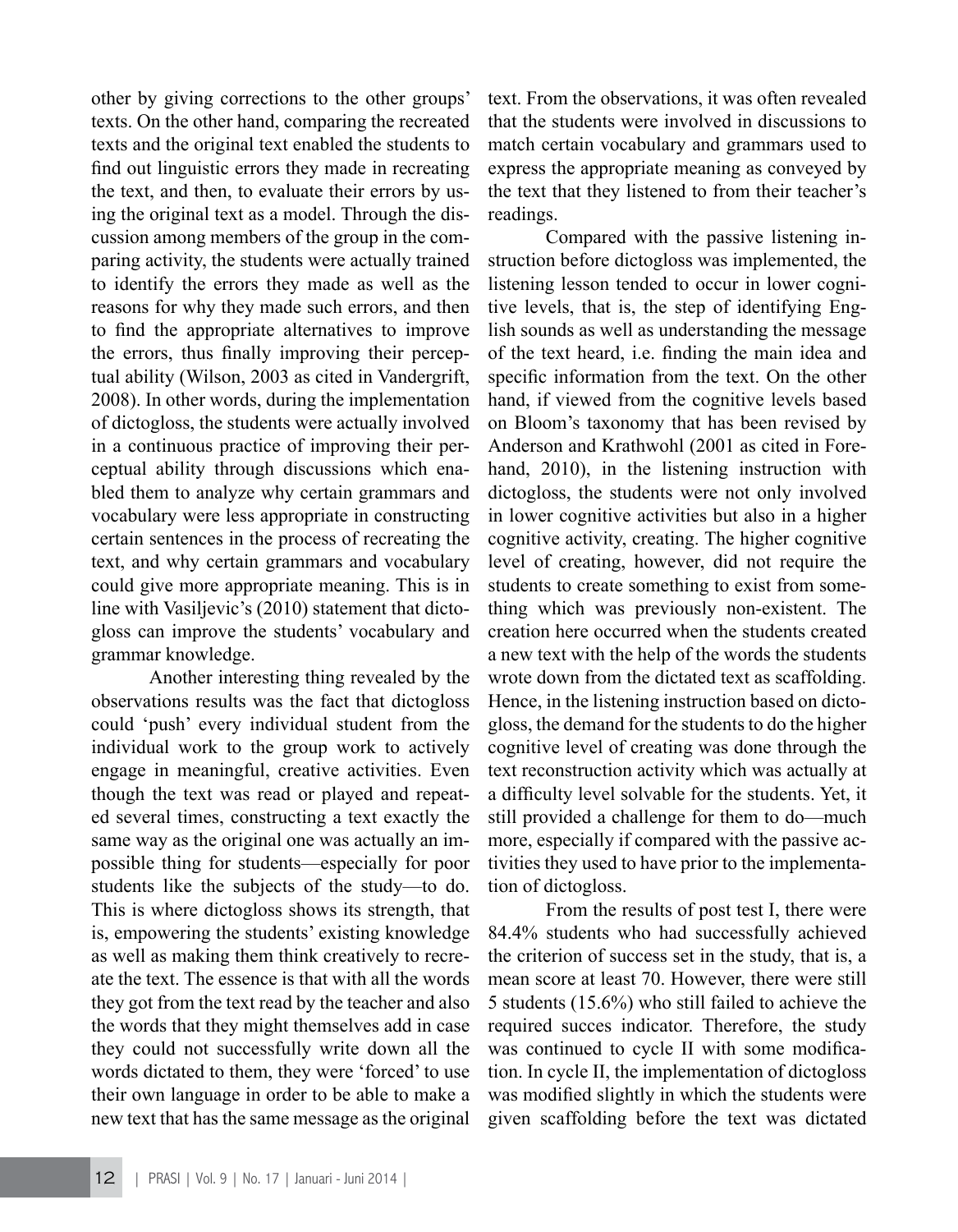by the teacher. This scaffolding was done firstly through activating the students' schema related to the topic of the listening text by giving some questions related to the topic as well as some lexicogrammar-related questions (a discussion or a small quiz). The questions were aimed at focusing their attention during the listening process; the questions asked such things as (1) What is the text about?, (2) What is the purpose of the text?, (3) Who are the persons/parties mentioned in the text?, (4) What are the main events/things discussed in the text? The second form of the scaffolding was a review of the genre of the breaking news text—which includes *lead, key events,* and *quotes* (Macken-Horarik, 2002, as cited in Emilia, et al., 2008)—so that the students would be more mentally prepared in listening the structure of the text they would have.

In fact, the provision of scaffolding is in line with Celce-Murcia & Olshtain (2000) who called for the need for teaching students the conversational structures, options, as well as expressions used in the English text (in their example, telephone conversation) before they listen to it because it is believed that this can facilitate them in their learning. From the informal interview, this modification could, in fact, help them understand the main ideas in the text, which in turn could help them reconstruct the text. The comprehension questions appeared to serve as scaffolding for the students in the process of constructing the text.

After the modification done in cycle II, there was an increase in of the percentage of the students who achieved the success indicator in terms of mean score to 93.75% with only 2 students (6.25%) who still obtained mean score below the success criterion. The study was, therefore, not continued because the results of the study in cycle II had been satisfactory.

# **CONCLUSIONS AND SUGGESTIONS**

Based on the findings and discussion, some conclusions can be drawn, i.e.: (1) dicto-

gloss could improve the listening ability of the students in the Listening III course since the mean of the students' listening ability exceeded the success indicator set for the students' mean in the study, (2) dictogloss could successfully improve the students' listening ability in the Listening IIIC class classicaly, as seen from the percentage of the students achieving the minimum mean set as the success indicator in the study, (3) the students gave a positive response towards the implementation of dictogloss as proved by the mean of the students' response which met the success indicator set for the students' response, (4) the improvement of the students' listening ability in the Listening III course by using dictogloss was done in 8 steps, i.e. (1) giving scaffolding (questions) in the form of overview on the text structure and lexico-grammatical features, (2) reading the text in an average pace while the students listen to the reading, (3) reading the text two more times and the students write down as many words as possible from each of the reading, (4) making a group of two and reconstructing the text, (5) making a group of four and reconstructing the text, (6) displaying the recreated texts, (7) comparing the groups' created texts with the other groups and with the original texts and discussion,  $(8)$  teacher's announcement on the three best students' recreated texts.

Based on the results of the study, some suggestions can be given, namely (1) English teachers can use dictogloss as an alternative technique to teach listening, especially to students who are still beginner ones or who have poor listening ability, and in schools which possess limited listening materials since the technique just uses teacher's voice, and (2) other researchers could study the use of dictogloss to improve students' grammatical ability since from the study, it was indicated that dictogloss facilitated the students' learning of English grammar during the discussion of reconstructing the text as well as when comparing the recreated texts among groups and between the recreated texts and the original text. The other researchers can further investigate the